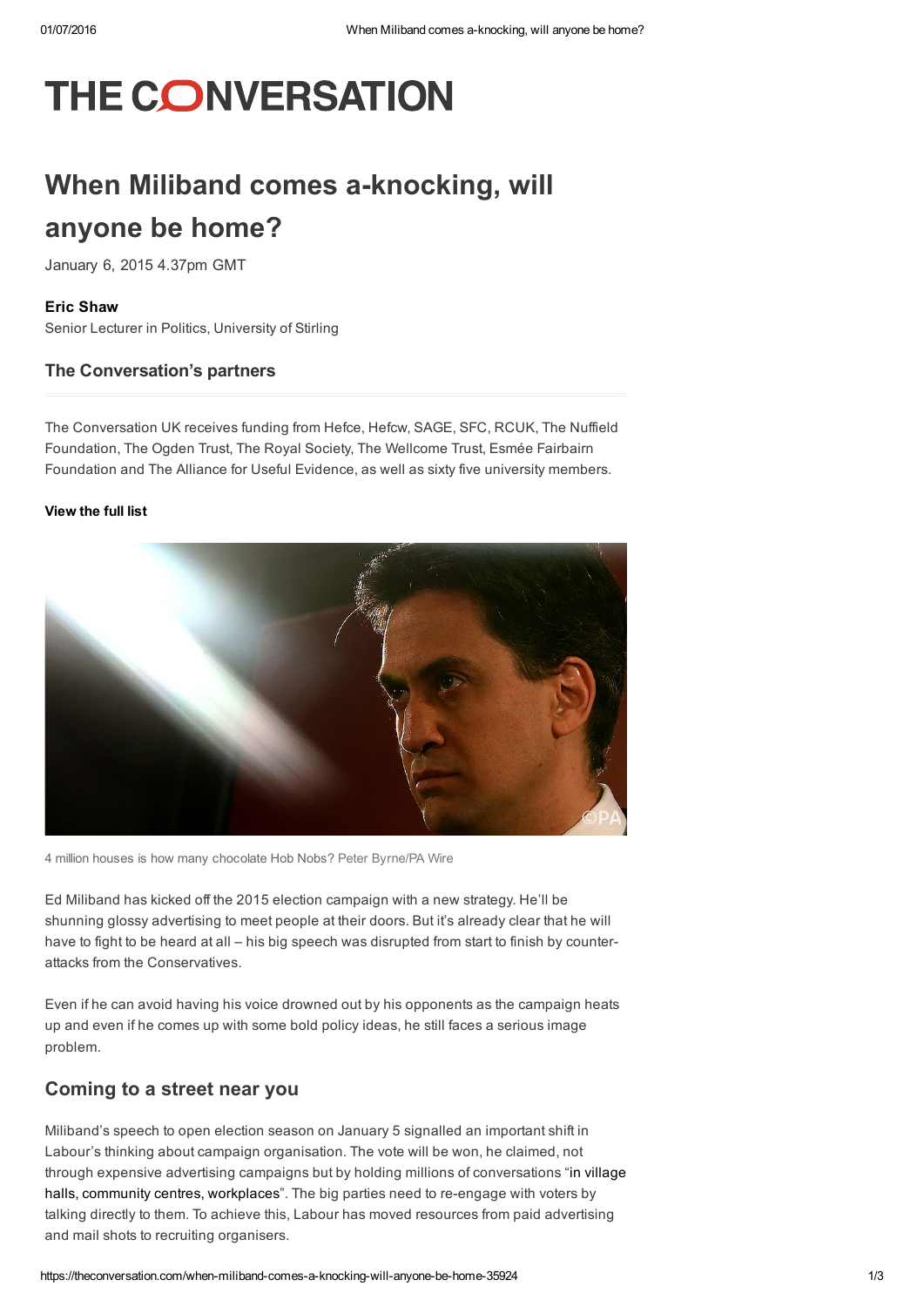This strategy acknowledges a big problem for Labour. It cannot hope to compete with the Tories in terms of raising the finance to fund extensive marketing, advertising and other paid forms of political campaigning. It also reflects a revival of confidence in traditional campaign tactics.

In fact political researchers have been [arguing](http://www.sciencedirect.com/science/article/pii/S0261379402000173) for some time that the campaign on the ground really matters. Winning an election is not just about airtime or press coverage. This message was reinforced by political consultants who worked on Barack Obama's [presidential](http://www.politico.com/news/stories/1112/84080.html) campaigns. In 2012, for example, thousands of volunteers were spread across 100 [offices](http://www.economist.com/node/21552590) in nearly every state in order to keep work going at the grassroots level.

Then, the Yes campaign's extraordinary success in [mobilising](http://www.nytimes.com/2014/09/18/world/europe/scotland-referendum-on-independence.html) mass support and energising the public ahead of the Scottish independence referendum showed how powerful grassroots work can be. It resulted in an historically unprecedented level of electoral participation, even if the vote was ultimately lost.

### What's on the menu?

In terms of content, the NHS will of course feature heavily in Labour's campaign strategy – though it fell far short of dominating the speech, as many [commentators](http://www.theweek.co.uk/politics/61963/morning-one-goes-to-labour-as-nhs-dominates-discussion) claimed.

Miliband's speech also saw him revive a type of campaign rhetoric that has not been heard from Labour for decades. He counterposed the "powerful interests" and the very wealthy with ordinary "working people" who are confronted with falling living standards and unequal opportunities. These powerful interests – notably banks and energy companies – would be held to account if Miliband is voted into power. Gone, it appears, is the slavish devotion to the great business and financial magnates that so typified New Labour under Tony Blair.

After his unfortunate appearance at the Labour party [conference](http://www.independent.co.uk/news/uk/politics/labour-party-conference-a-freudian-slip-ed-miliband-forgets-to-mention-the-bit-about-the-deficit-9751858.html), Miliband made sure not to forget to talk about immigration this time. He mainly confined himself to a reiteration of existing policy, though. Benefits should be earned before claimed and (unspecified) rules will be introduced to prevent businesses from exploiting migrant labour by undercutting their pay. But he is wise enough to realise that whatever and however much he says about immigration, the issue is inevitably a vote-loser for Labour. The best he can do is mitigate the scale of the losses.

Nor did he forget the deficit. The Tory narrative on this issue has permeated both popular and informed thinking so, as Labour MP [Peter](http://www.theguardian.com/commentisfree/2015/jan/05/smaller-state-trouble-deficit-labour-spending) Hain has pointed out, the opposition has had to commit to a tough fiscal stance "simply to get a hearing".

Labour is seen as having been [cornered](http://www.theguardian.com/commentisfree/2015/jan/05/smaller-state-trouble-deficit-labour-spending) into taking a tough stance. In fact, according to the [Institute](http://leftfootforward.org/2015/01/ignore-tory-spin-labours-spending-plans-are-the-most-cautious-according-to-the-ifs/) for Fiscal Studies, Labour has been the most cautious of the three main parties when it comes to fiscal matters.

Labour, Miliband now promised, would deal with the deficit "responsibly" by cutting it year by year and balancing the books "as soon as possible in the next parliament". This means, Miliband acknowledged, that spending would fall in unprotected areas. He also insisted that none of Labour's manifesto proposals would be funded by additional borrowing. But he did not specify how these fiscal goals would be met, aside from some nebulous references to doing "more with less" and delivering services in more "innovative and more costeffective ways".

Regardless of what is on his agenda for the election campaign, Miliband's ultimate problem is, sadly, himself. Anyone who doubts the power of the press should consider how this intelligent, thoughtful and essentially decent man – albeit one with modest communicative skills and powers of self-projection – has come to be seen by so many as an object of derision, mockery and contempt.